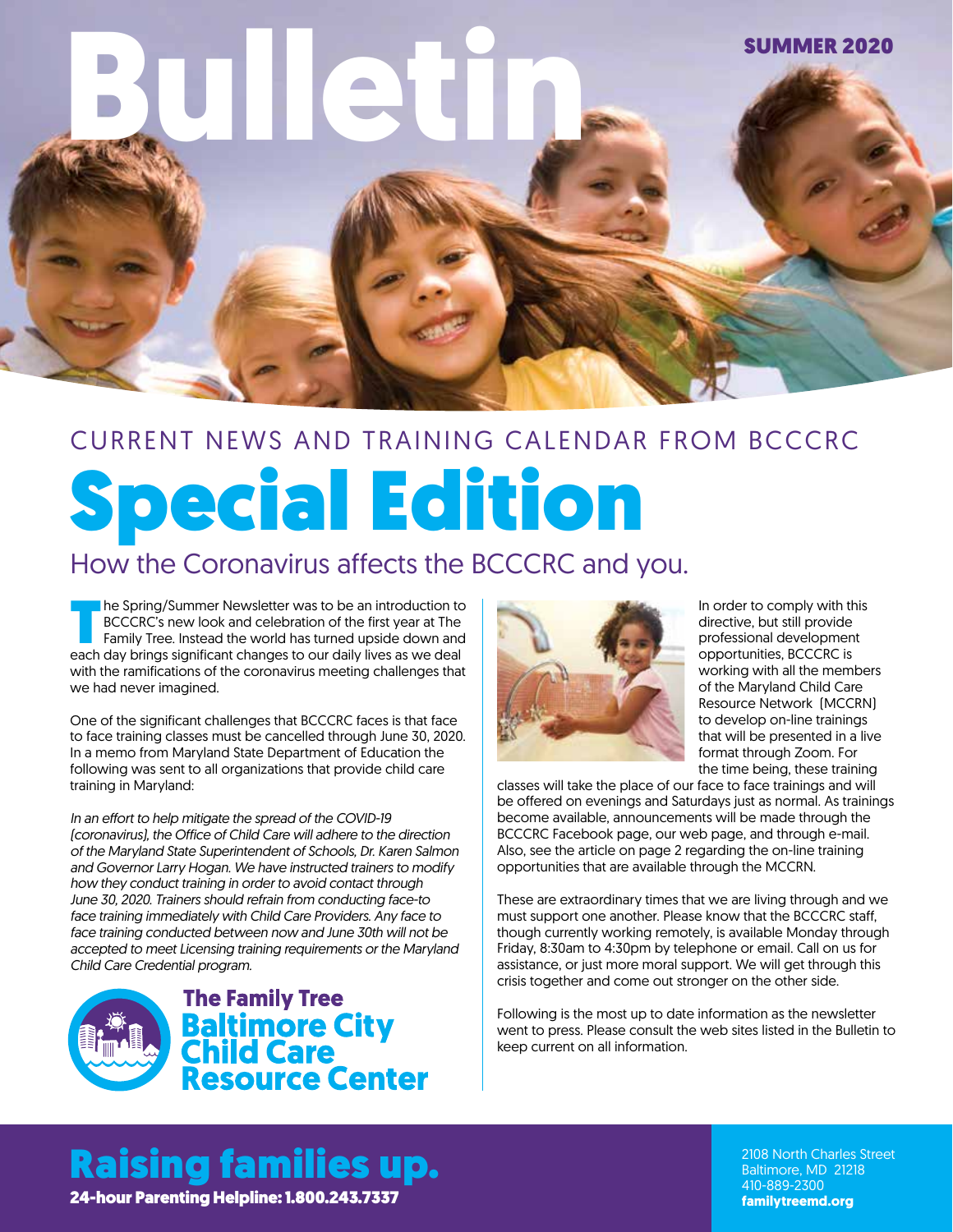SUMMER 2020

# Be Prepared

Information on the coronavirus is coming at us from every<br>direction. Please read the latest from the scientists at The Center<br>of Disease Control and continue to practice good hygiene.<br>The best way to stop the spread of any nformation on the coronavirus is coming at us from every direction. Please read the latest from the scientists at The Center of Disease Control and continue to practice good hygiene. twenty seconds, with soap, under running water, frequently!

Current understanding about how the virus that causes coronavirus disease 2019 (COVID-19) spreads is largely based on what is known about similar coronaviruses. COVID-19 is a new disease and there is more to learn about how it spreads, the severity of illness it causes, and to what extent it may spread in the United States.

#### Person-to-person spread

The virus is thought to spread mainly from person-to-person.

- Between people who are in close contact with one another (within about 6 feet).
- Through respiratory droplets produced when an infected person coughs or sneezes. These droplets can land in the mouths or noses of people who are nearby or possibly be inhaled into the lungs.

#### Spread from contact with infected surfaces or objects

It may be possible that a person can get COVID-19 by touching a surface or object that has the virus on it and then touching their own mouth, nose, or possibly their eyes, but this is not thought to be the main way the virus spreads.

#### Can someone spread the virus without being sick?

- People are thought to be most contagious when they are most symptomatic (the sickest).
- Some spread might be possible before people show symptoms; there have been reports of this occurring with this new coronavirus, but this is not thought to be the main way the virus spreads.

#### How easily does the virus spread?

The virus that causes COVID-19 seems to be spreading easily and sustainably in the community ("community spread") in some affected geographic areas. Community spread means people have been infected with the virus in an area, including some who are not sure how or where they became infected.

There is currently no vaccine to prevent coronavirus disease 2019 (COVID-19). The best way to prevent illness is to avoid being exposed to this virus. However, as a reminder, CDC always recommends everyday preventive actions to help prevent the spread of respiratory diseases, including:

- Avoid close contact with people who are sick.
- Avoid touching your eyes, nose, and mouth.
- Stay home when you are sick.
- Cover your cough or sneeze with a tissue, then throw the tissue in the trash.
- Clean and disinfect frequently touched objects and surfaces using a regular household cleaning spray or wipe.
- Follow CDC's recommendations for using a facemask.
	- CDC does not recommend that people who are well wear a facemask to protect themselves from respiratory diseases, including COVID-19.
- Facemasks should be used by people who show symptoms of COVID-19 to help prevent the spread of the disease to others. The use of facemasks is also crucial for health workers and people who are taking care of someone in close settings (at home or in a health care facility).
- Wash your hands often with soap and water for at least 20 seconds, especially after going to the bathroom; before eating; and after blowing your nose, coughing, or sneezing.
	- If soap and water are not readily available, use an alcoholbased hand sanitizer with at least 60% alcohol. Always wash hands with soap and water if hands are visibly dirty.

For information about handwashing, see CDC's Handwashing website. For information specific to healthcare, see CDC's Hand Hygiene in Healthcare Settings. These are everyday habits that can help prevent the spread of several viruses.

## Additional Information

The following web sites are being constantly updated and will give you the latest information of the global health pandemic, and information on child care procedures during this time of crisis. Please keep yourself informed and follow all recommendations.

#### **For up to date, reliable information visit:**

www.childcareaware.org www.cdc.gov www.who.int www.nih.gov www.earlychildhood.marylandpublicschools.org www.health.baltimorecity.gov www.governor.maryland.gov www.info@understood.org www.naeyc.org https://coronavirus.maryland.gov/ https://egov.maryland.gov/businessexpress https://businessexpress.maryland.gov/coronavirus https://childmind.org/article/supporting-kids-during-thecovid-19-crisis/

## Save the Date

2020 Emotional Wellness Conference Saturday, October 24, 2020 Notre Dame of Maryland University. Conference brochure and registration information will be mailed in early September.

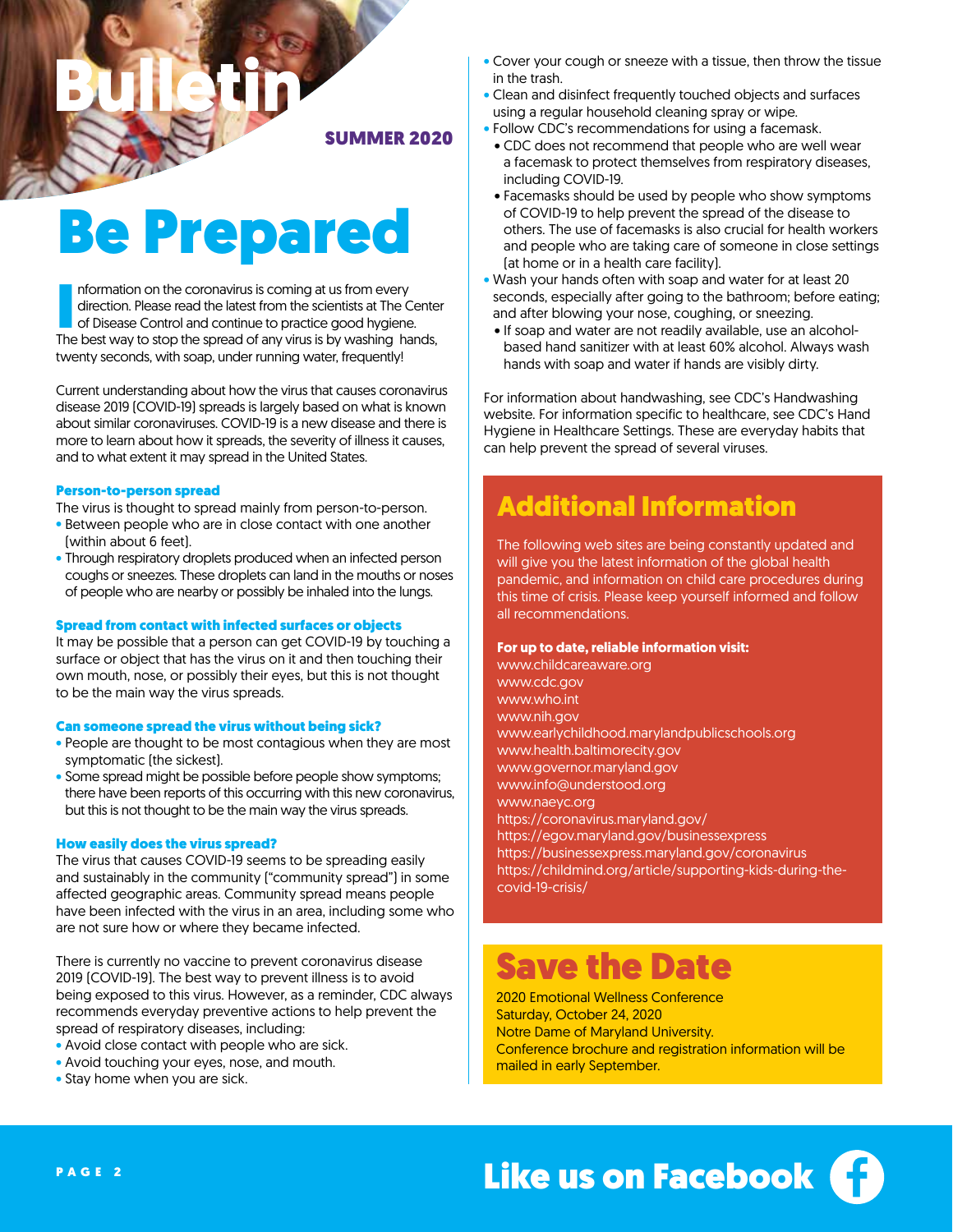# Children's Mental Health Matters

ow ironic that May is Children's Mental Health Matters here<br>in Maryland. The current global health crisis affects children<br>just as significantly as it affects adults. In times of confusion<br>and uncertainty young children be in Maryland. The current global health crisis affects children just as significantly as it affects adults. In times of confusion and uncertainty, young children become anxious and unable to fully grasp the new realities of everyday life and their behaviors, sleeping patterns, and communication styles may drastically change. In other words, children's mental health can be greatly impacted. BCCCRC is here to provide assistance.

### Children's Mental<br>Health attersor A MARYLAND PUBLIC **AWARENESS CAMPAIGN**

Baltimore City Child Care Resource Center Early Intervention Project (EIP) continues to provided free early mental health consultation designed to help children remain in stable, quality early childhood programs and at the same time receive additional services needed to meet their mental health needs. The EIP, a part of Maryland's Early Childhood

Mental Health Consultation Project, also provides on-site support service for early childhood programs that helps programs integrate best practices for the social emotional development of children into their routines and practices. For further information

on accessing the EIP support services please contact Suzanne Funk, sfunk@familytreemd.org or Tova Hoicowitz, thoicowitz@ familytreemd.org.

The Children's Mental Health Matters Campaign is a collaboration of the Mental Health Association of Maryland and the Maryland Coalition of Families with support from the Maryland Department of Health and Mental Hygiene – Behavioral Health Administration with the goal of raising awareness of the importance of children's mental health and to connect families and community members with resources. Go to the following web sites for additional information: www.mhamd.org and www.mdcoalition.org.

Mental health refers to a person's overall emotional, behavioral and psychological well-being. It impacts how a child thinks, feels and acts. Sound social emotional health is necessary for school success. Statistics show that 1 in 5 children experience a diagnosable mental health disorder each year yet only 20% are identified and receive treatment. The Campaign hopes that bringing awareness to this issue will help more Maryland families connect to the services and supports that they need including BCCCRC's Early Intervention Project.

## Important Telephone Numbers and Contacts

| <b>Baltimore City Child Care Resource Center</b> |  |
|--------------------------------------------------|--|
|                                                  |  |
| LOCATE: Child Care [toll free]1-877-261-0060     |  |
|                                                  |  |
|                                                  |  |

#### Other Agencies

| ---------------                                       |  |
|-------------------------------------------------------|--|
| Office of Child Care - Region II410-554-8300          |  |
| MD State Department of Education410-767-0100          |  |
| Office of Child Care: Credential Branch1-866-243-8796 |  |
| CCS Provider Helpline [toll free]1-866-243-8796       |  |
|                                                       |  |
|                                                       |  |
|                                                       |  |
|                                                       |  |
| <b>Maryland State Child Care Association (MSCCA)</b>  |  |
| Christina Peusch, Executive Director 410-820-9196     |  |
| MSCCA, Baltimore City Chapter                         |  |
| Jennifer Dorsey, President 443-835-0738               |  |
| <b>Baltimore Child Care Coalition</b>                 |  |
| Emailbaltimorechildcarecoalition@gmail.com            |  |
|                                                       |  |
| 24-hour Parenting HelpLine:1-800-243-7337             |  |
|                                                       |  |

Q

## LOCATE: Child Care Needs Your Help

While the information in the following paragraph still rings true, LOCATE: Child Care is currently in need of additional assistance. During this global health crisis, it is critically important that LOCATE has the most update information. Please go to www. marylandfamilynetwork.org or call 866-752-1614 and update your LOCATE information today!

Did you know that the number one marketing tool for early care and education in Maryland is LOCATE: Child Care? This tool can only work for your program if the information on the LOCATE data base is accurate and up to date. Do your program a favor and update program information in LOCATE today. Need assistance? Just contact Technical Assistance Coordinator, Carol Powers at cpowers@ familytreemd.org and she will guide you through the process.

#### Online Trainings for Maryland Early Care and Education Professionals

Baltimore City Child Care Resource Center, a proud member of the Maryland Child Care Resource Network, has many online training options for providers. We provide affordable and effective courses in a variety of engaging topics. All classes meet requirements for Core of Knowledge training through MSDE. Some of the trainings available are: Center Director Pre-Service Training, 90 hour Preschool Pre-Service Training, Family Provider Pre-Service Training, and the 9-Hour Communication Course. There are also a large number of individual core of knowledge courses available.

For more information, or to register for online training visit Maryland Family Network at www.marylandfamilynetwork.org, E-leaning Portal.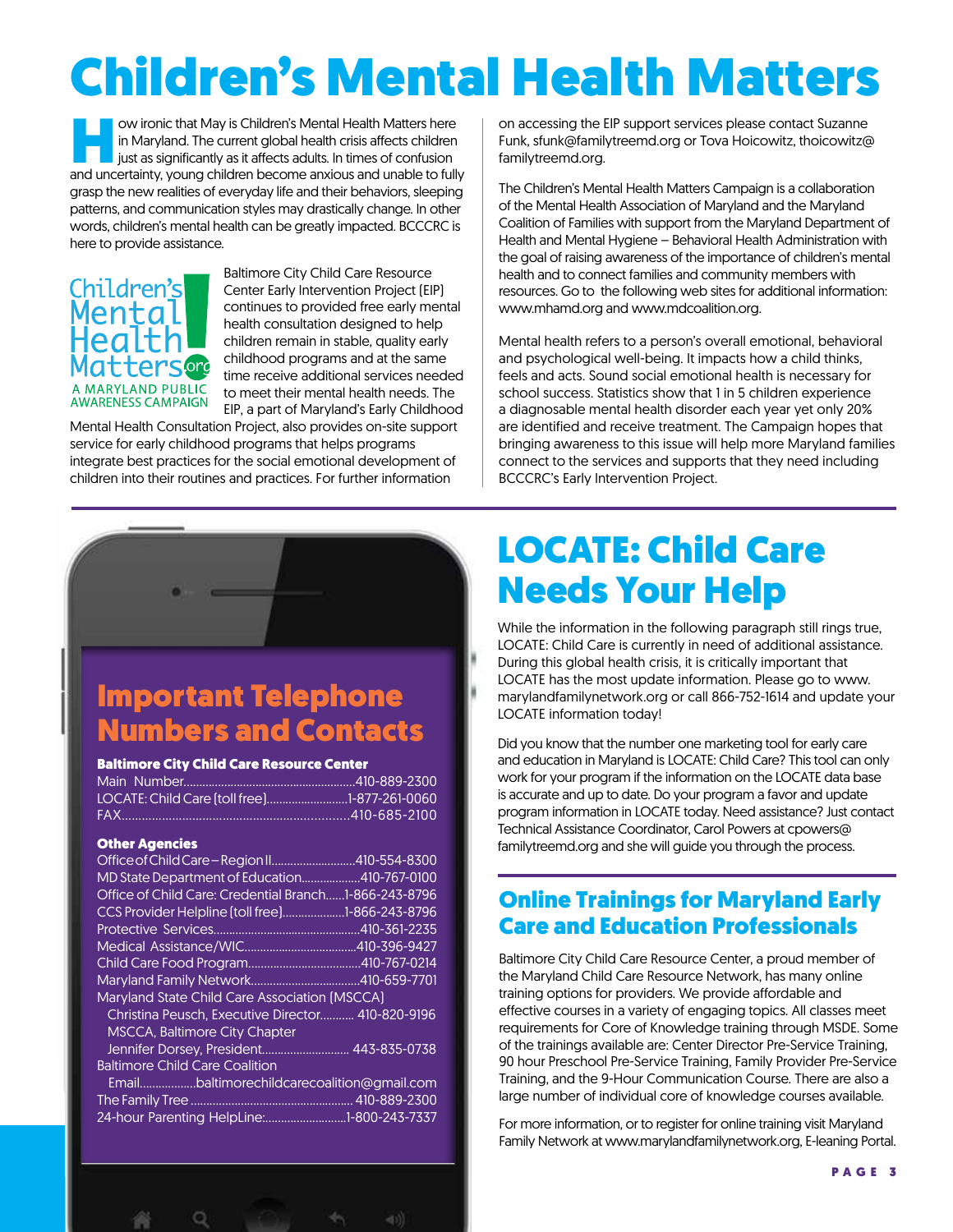# July 2020 & WORKSHOP TRAINING SESSIONS

| <b>SUNDAY</b> | <b>MONDAY</b>                                                                                     | <b>TUESDAY</b> | <b>WEDNESDAY</b>                                                                        | <b>THURSDAY</b> | <b>FRIDAY</b>   | <b>SATURDAY</b>                                                                                      |
|---------------|---------------------------------------------------------------------------------------------------|----------------|-----------------------------------------------------------------------------------------|-----------------|-----------------|------------------------------------------------------------------------------------------------------|
|               |                                                                                                   |                | 1                                                                                       | $\overline{2}$  | $\overline{3}$  | $\overline{\mathcal{A}}$                                                                             |
| 5             | 6                                                                                                 | $\overline{7}$ | 8<br><b>CJE</b><br>Character<br>Development<br>in Preschool                             | 9               | 10 <sup>°</sup> | 11<br>JC<br>Medication<br>Administration                                                             |
|               |                                                                                                   |                |                                                                                         |                 |                 | <b>TFT</b><br>Planning the<br>Day for Infants<br>and Toddlers                                        |
| 12            | 13                                                                                                | 14             | 15<br><b>BIT</b><br>Can You Hear Me<br>Now? Effective<br>Communication<br>with Families | 16              | 17              | 18                                                                                                   |
| 19            | 20                                                                                                | 21             | 22<br><b>CJE</b><br><b>Creating Success</b><br>in After-School<br>Programs              | 23              | 24              | $25$ TFT<br><b>BCCCRC</b><br><b>SUPER</b><br><b>SATURDAY</b><br>See training<br>listings for details |
| 26            | 27<br>JC<br><b>Including All</b><br>Children and the<br>Americans with<br><b>Disabilities Act</b> | 28             | 29                                                                                      | 30              | 31              |                                                                                                      |

To register, fill out the enclosed form or go to www.bcccrc.org to register online.



Raising families up.

24-hour Parenting Helpline: 1.800.243.7337

#### WORKSHOP LOCATION KEY

- BIT: Baltimore Infants & Toddlers
- CJE: Center for Jewish Education
- JC: The Julie Center
- TFT: The Family Tree

2108 North Charles Street Baltimore, MD 21218 410-889-2300 **familytreemd.org**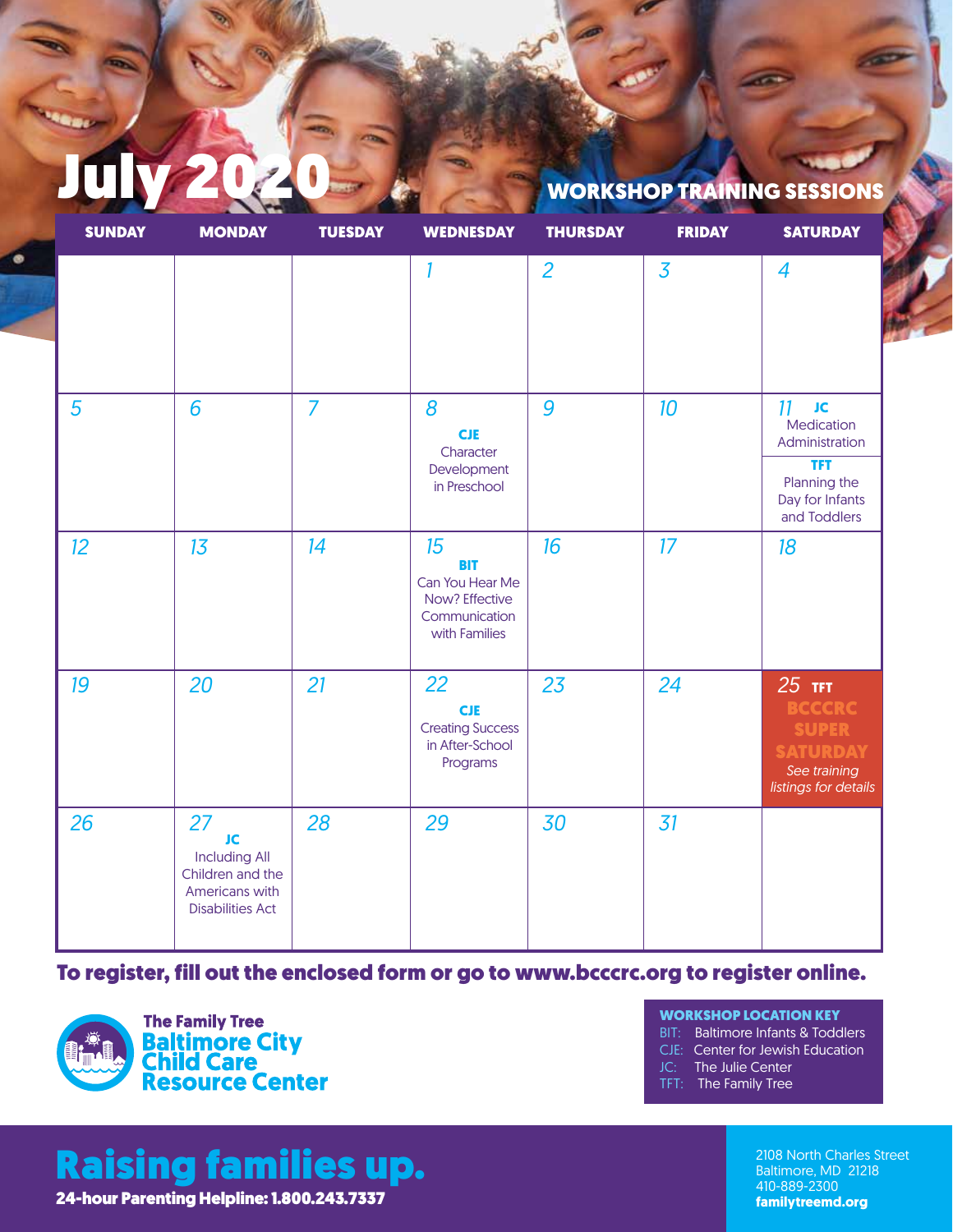## **Training Descriptions** July 2020

#### Character Development in Preschool

Find out who said, "Character is like a tree and reputation like its shadow." The shadow is what we think of it; the tree is the real thing. Explore effective practices and activities that help to develop positive character traits - honesty, empathy, citizenship - in preschool-aged children.

*Topic:* 3 hours Child Development *Date:* Wednesday, July 8

*Time:* 6:15 p.m. — 9:15 p.m.

*Fee:* \$25; Must pre-register

IMPORTANT: This class will be held at The Center for Jewish Education, 5708 Park Heights Avenue, Baltimore, MD 21215

#### Medication Administration

In this class, led by a Child Care Nurse Consultant, participants will learn basic information about administering medication to infant, toddlers, and pre-school children. This class fulfills the MSDE/OCC requirement.

*Topic:* 6 hours Health, Safety & Nutrition *Date:* Saturday, July 11 *Time:* 9:00 a.m. — 3:30 p.m. (Bring bag lunch)

*Fee:* \$60; Must pre-register IMPORTANT: This class will be held at the Julie Community Center, 100 S. Washington

### Street, 21231. Bring a bag lunch.

#### Planning the Day for Infants and Toddlers

An infant and toddler's day is full of routines and experiences. In this session, we will discuss how to implement these routines and experiences appropriately. Participants will also have an opportunity to explore and analyze daily schedules and lesson plan formats for infants and toddlers. They will also review and find resources to assist them in planning developmentally appropriate activities.

*Topic:* 3 hours Curriculum

- *Date:* Saturday, July 11
- *Time:* 9:00 a.m. 12:00 p.m.
- *Fee:* \$25; Must pre-register

#### Can You Hear Me Now? Effective Communication with Families

Establishing respectful and warm communication with families is one of the important ingredients to running a professional, quality early care and education program. In this workshop we will explore the principles of excellent and effective communication.

*Topic:* 2 hours Community *Date:* Wednesday, July 15 *Time:* 6:30 p.m. — 8:30 p.m. *Fee:* \$22; Must pre-register IMPORTANT: This class will be held at the Baltimore Infants and Toddlers Building, 3002 Druid Park Drive, Baltimore, MD 21215

#### Creating Success in After-School Programs

Including all children in a school-age program can be a challenge due to the individual needs of a large group of mixed-age children. In this workshop, participants will learn about Developmentally Appropriate Practices, Attention Deficit Hyperactivity Disorder, and Autism Spectrum Disorder and identify strategies to successfully support and include children with special needs in a school-age program.

*Topic:* 2 hours Special Needs, 1 hour Curriculum *Date:* Wednesday, July 22 *Time:* 6:15 p.m. — 9:15 p.m. *Fee:* \$25; Must pre-register

IMPORTANT: This class will be held at The Center for Jewish Education, 5708 Park Heights Avenue, Baltimore, MD 21215

#### SUPER SATURDAY

#### Math is Fun!

This course is designed to guide child care providers and teachers in implementing math curricular activities. Topics include helping children learn about math concepts as they explore and discover, looking beyond learning counting and numbers, and developing and extending children's interest in mathematical concepts– inclusive for all early math learners.

*Topic:* 3 hours Curriculum *Date:* Saturday, July 25 *Time:* 9:00 a.m. — 12:00 p.m. *Fee:* \$25; Must pre-register

#### Understanding Temperament: Implications for Working with Young Children

In this training, participants will learn the definition of temperament and its nine traits, the three main types of temperament and the term, 'goodness of fit.' Through partner discussions, chart activities and case scenarios, participants will actively investigate the best ways to create an environment that will allow for differences in temperament. Temperament as it relates to children with special needs will be explored along with strategies to encourage peer-modeling and the building of social skills.

*Topic:* 2 hours Child Development, 1 hour Curriculum *Date:* Saturday, July 25 *Time:* 9:00 a.m. — 12:00 p.m. *Fee:* \$25; Must pre-register

#### Supporting Breastfeeding in Child Care

*This class satisfies the MSDE training requirement. Date:* Saturday, July 25

- *Time:* 12:00 p.m. 12:30 p.m.
- *Fee:* \$10; Must pre-register

#### Basic Health and Safety

*This class satisfies the MSDE training requirement.*

In order to be in compliance with the regulations set forth by the Federal Child Care Development Block Grant all individuals working in child care must complete this course. The Basic Health and Safety Training will cover ten specific topic areas as identified by the CCDBG regulations.

*Topic:* 3 hours Health, Safety, & Nutrition

- *Date:* Saturday, July 25
- *Time:* 12:30 p.m. 3:30 p.m.
- *Fee:* \$25; Must pre-register

#### Including all Children and the Americans with Disabilities Act (All)

*This course fulfills the MSDE/OCC training requirement.*

This course provides an understanding of the Americans with Disabilities Act (ADA) as well as an understanding of inclusionary practices based on national standards and best practices in early childhood education. Strategies for including all children in an early childhood setting will be explored and local, state and national resources will be shared. It is important to remember that this course is required training.

*Topic:* 3 hours Special Needs *Date:* Monday, July 27 *Time:* 6:15 p.m. — 9:15 p.m. *Fee:* \$25; Must pre-register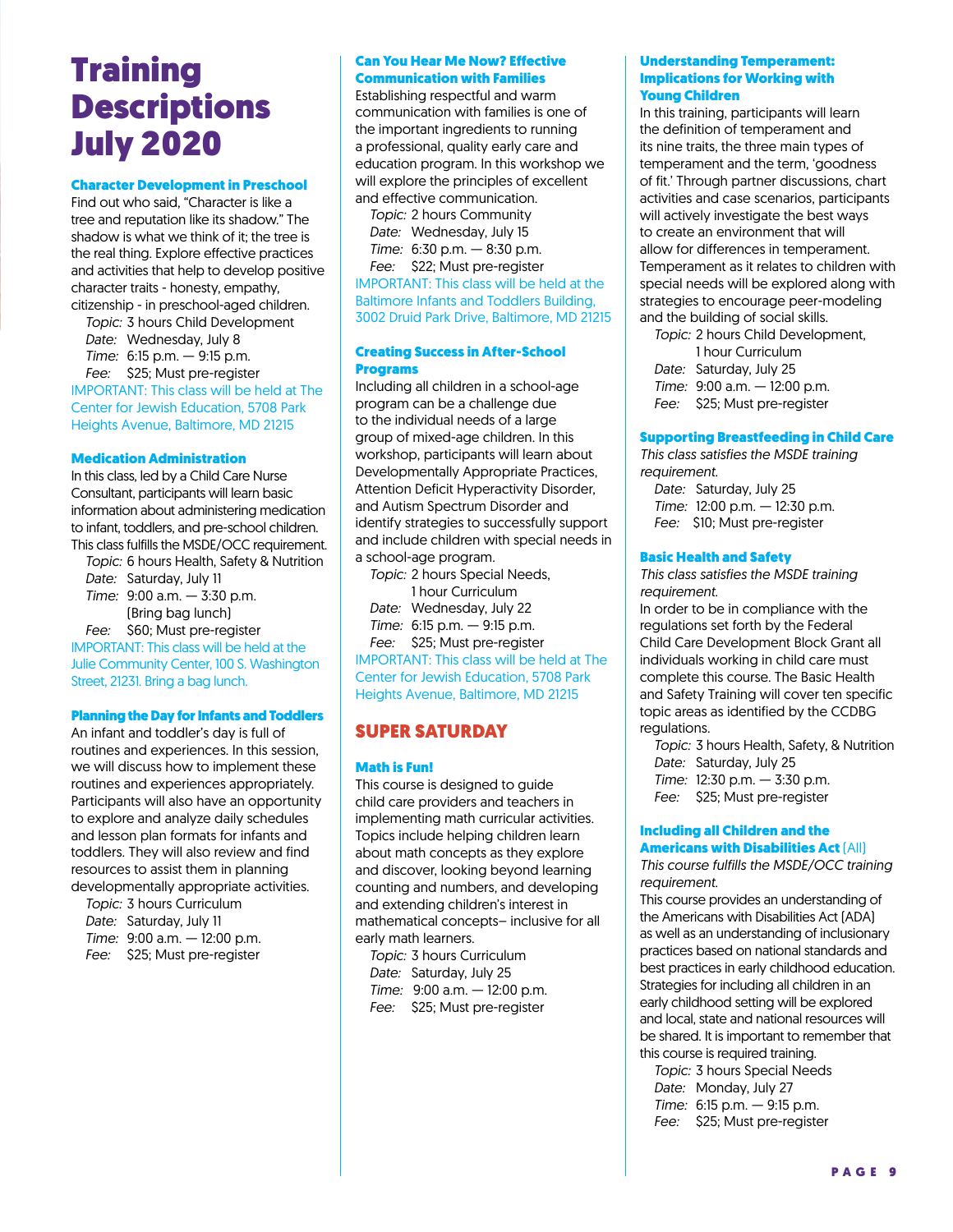# August 2020 WORKSHOP TRAINING

| <b>SUNDAY</b>  | <b>MONDAY</b>                                                                   | <b>TUESDAY</b> | <b>WEDNESDAY</b>                                                                                          | <b>THURSDAY</b> | <b>FRIDAY</b> | <b>SATURDAY</b>                                                                                                        |    |
|----------------|---------------------------------------------------------------------------------|----------------|-----------------------------------------------------------------------------------------------------------|-----------------|---------------|------------------------------------------------------------------------------------------------------------------------|----|
|                |                                                                                 |                |                                                                                                           |                 |               | 1                                                                                                                      |    |
| $\overline{2}$ | $\overline{3}$                                                                  | $\overline{4}$ | 5<br><b>CJE</b><br>Introduction<br>to the<br><b>Pyramid Model</b>                                         | 6               | 7             | 8<br>JC<br>Medication<br>Administration<br><b>TFT</b><br>1. Intro to Healthy<br><b>Beginnings</b><br>2. Emergency Prep |    |
| 9              | 10<br><b>BIT</b><br>A Sense of Place:<br>Human<br>Geography<br>in the Classroom | 11             | 12                                                                                                        | 13              | 14            | 15                                                                                                                     |    |
| 16             | 17<br>JC<br>Imagine After<br><b>School Spaces</b><br><b>That Work</b>           | 18             | 19<br><b>CJE</b><br>Multiple<br>Intelligences:<br><b>Discovering Gifts</b><br>and Empowering<br>Children  | 20              | 21            | $22 \text{ tr}$<br><b>BCCCRC</b><br><b>SUPER</b><br><b>SATURDAY</b><br>See training<br>listings for details            |    |
| 23             | 24                                                                              | 25             | $26$ TFT<br>1. Back to School<br>in the Resource<br>Room<br>2. Working with<br><b>Mixed Age</b><br>Groups |                 | 27            | 28                                                                                                                     | 29 |
| 30             | 31                                                                              |                |                                                                                                           |                 |               |                                                                                                                        |    |

To register, fill out the enclosed form or go to www.bcccrc.org to register online.



Raising families up.

24-hour Parenting Helpline: 1.800.243.7337

WORKSHOP LOCATION KEY

- BIT: Baltimore Infants & Toddlers
- CJE: Center for Jewish Education
- JC: The Julie Center
- TFT: The Family Tree

2108 North Charles Street Baltimore, MD 21218 410-889-2300 **familytreemd.org**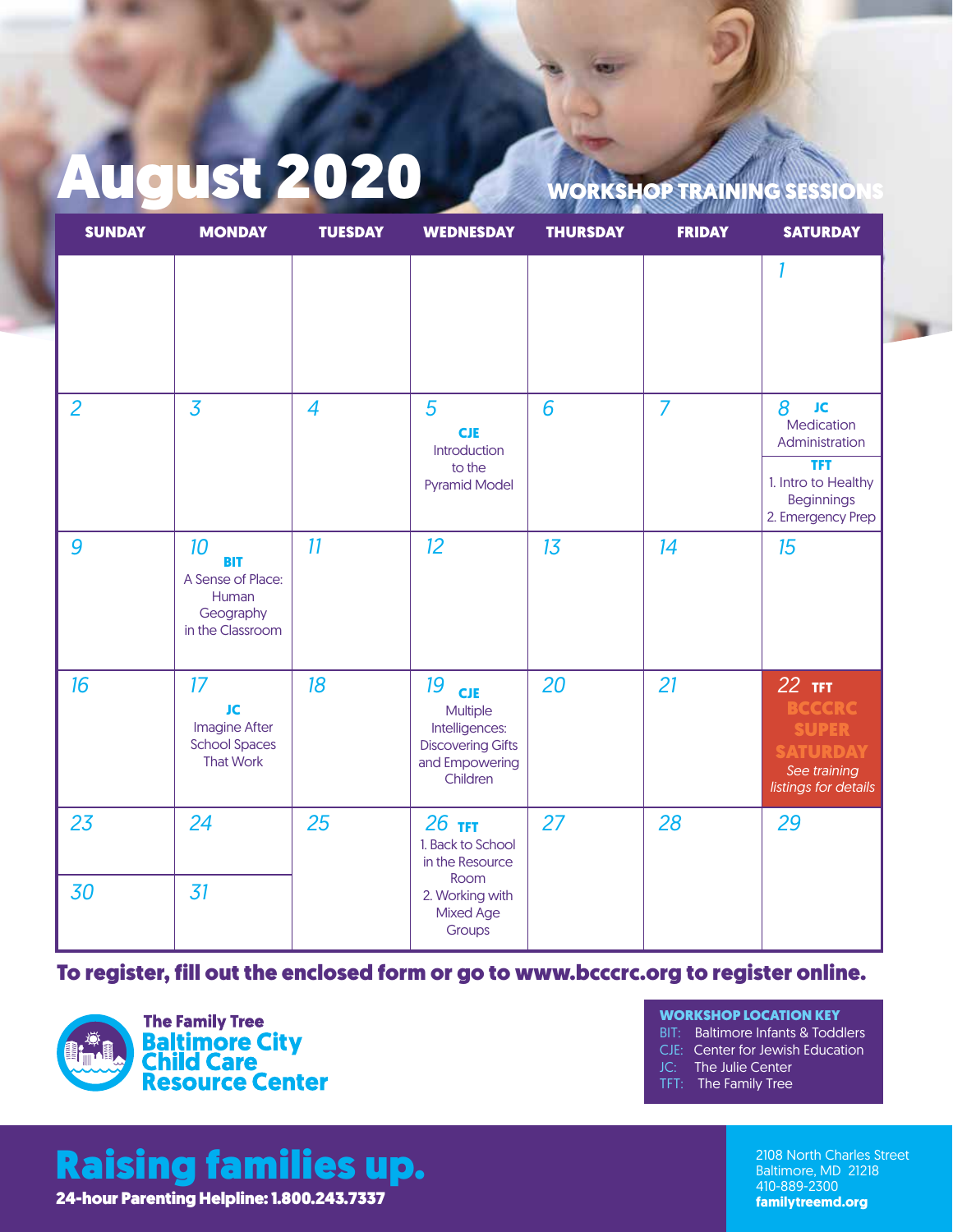## **Training Descriptions** August 2020

#### Introduction to the Pyramid Model

This training provides an introductory overview to those who have little to no knowledge of the Pyramid Model or SEFEL. The workshop will take participants through an introduction and focused look at each tier of the Pyramid Model, and explore experiential activities that will help develop concrete ideas about the Pyramid Model, the benefit to them as an early childhood caregiver/educator and to the children in their programs.

*Topic:* 3 hours Child Development *Date:* Wednesday, August 5

*Time:* 6:15 p.m. — 9:15 p.m.

*Fee:* \$25; Must pre-register

IMPORTANT: This class will be held at The Center for Jewish Education, 5708 Park Heights Avenue, Baltimore, MD 21215

#### Medication Administration

In this class, led by a Child Care Nurse Consultant, participants will learn basic information about administering medication to infant, toddlers, and pre-school children. This class fulfills the MSDE/OCC requirement.

*Topic:* 6 hours Health, Safety & Nutrition *Date:* Saturday, August 8

*Time:* 9:00 a.m. — 3:30 p.m. (Bring bag lunch)

*Fee:* \$60; Must pre-register IMPORTANT: This class will be held at the Julie Community Center, 100 S. Washington Street, 21231. Bring a bag lunch.

#### Emergency Preparedness

Participants will prepare a written emergency plan for their program. This class fulfills the MSDE/OCC requirement.

*Topic:* 6 hours Health, Safety & Nutrition *Date:* Saturday, August 8 *Time:* 9:00 a.m. — 3:30 p.m. *Fee:* \$20.00; Must pre-register

#### Introduction to Healthy Beginnings

In this class we will explore the Healthy Beginnings curriculum and standards for infant and toddler care.

*Topic:* 2 hours Community, 2 hours Curriculum, 1 hour Child Development, 1 hour Professionalism *Date:* Saturday, August 8 *Time:* 9:00 a.m. — 3:30 p.m. *Fee:* \$30.00; Must pre-register

#### A Sense of Place: Human Geography in the Early Childhood Classroom

Developing a sense of place through geographic experiences helps build the social and emotional foundation children need and will one day use as adults. Come to this workshop and discover meaningful ways to share experiences of pace with young children.

*Topic:* 2 hours Curriculum *Date:* Monday, August 10 *Time:* 6:30 p.m. — 8:30 p.m. *Fee:* \$22; Must pre-register IMPORTANT: This class will be held at the Baltimore Infants and Toddlers Building, 3002 Druid Park Drive, Baltimore, MD 21215

#### Imagine After School Spaces That Work

This workshop will look at the impact the environment has on quality school-age care and fostering healthy relationships in children.

*Topic:* 3 hours Curriculum *Date:* Monday, August 17 *Time:* 6:15 p.m. — 9:15 p.m. *Fee:* \$25; Must pre-register IMPORTANT: This class will be held

at the Julie Community Center, 100 S. Washington Street, 21231.

#### Multiple Intelligences: Discovering Gifts and Empowering Children

This training introduces participants to the theory of Multiple Intelligences and innovative teaching ideas which will assist in making their classroom an enhanced learning environment for children of all abilities.

*Topic:* 2 hours Special Needs, 1 hour Curriculum

*Date:* Wednesday, August 19

*Time:* 6:15 p.m. — 9:15 p.m.

*Fee:* \$25; Must pre-register

IMPORTANT: This class will be held at The Center for Jewish Education, 5708 Park Heights Avenue, Baltimore, MD 21215

#### SUPER SATURDAY

#### Successfully Managing Children's Behavior: Partnering to Make a Difference

This training will provide management techniques that teachers can use to connect with children in meaningful ways, create a supportive environment,

model friend-making skills, and partner with families in order to give children an environment in which they thrive.

*Topic:* 3 hours Professionalism *Date:* Saturday, August 22 *Time:* 9:00 a.m. — 12:00 p.m. *Fee:* \$25; Must pre-register

#### SIDS, SUID and other Sleep Related Infant Deaths

Participants will review what is SIDS and other sleep-related infant deaths, gain greater understanding of the role child care plays in keeping infants safe.

*Topic:* 2 hours Health, Safety, & Nutrition *Date:* Saturday, August 22 *Time:* 9:00 a.m. — 11:00 a.m. *Fee:* \$22; Must pre-register

Vertical Learning: Creative Uses of Classroom Walls

With a concentration of children's activities being on flat horizontal surfaces, the vertical surfaces of the classroom are often overlooked as a place for active child engagement and learning which can support child development. This workshop will take a new and fresh look at the ways to use vertical surfaces to enhance a child's learning experience and how these spaces can benefit child development.

*Topic:* 3 hours Child Development *Date:* Saturday, August 22 *Time:* 12:30 p.m. — 3:30 p.m. *Fee:* \$25; Must pre-register

#### Reducing Stress and Burnout for Those Who Care for Kids

The child care environment can be stressful at times. Through hands-on activities and experiences, as well as self-reflections, providers will explore and increase their familiarity and knowledge with best practices in self-care and ways to reduce stress and prevent burnout.

*Topic:* 3 hours Health, Safety, & Nutrition

*Date:* Saturday, August 22

- *Time:* 12:30 p.m. 3:30 p.m.
- *Fee:* \$25; Must pre-register

#### Working with Mixed Age Groups

Working with a group of children who are different ages presents child care providers with unique challenges and opportunities. Learn strategies to overcome challenges, create daily schedules and meet the needs of each child.

*Topic:* 2 hours Child Development, 1 hour Curriculum *Date:* Wednesday, August 26 *Time:* 6:15 p.m. — 9:15 p.m. *Fee:* \$25; Must pre-register

#### Back to School in the Resource Room

Join BCCCRC staff members and spend some time creating materials for your new school year!

*Date:* Wednesday, August 26 *Time:* 6:00 p.m. — 7:30 p.m. OR 7:30 p.m. — 9:00 p.m. *Fee:* \$5; Must pre-register